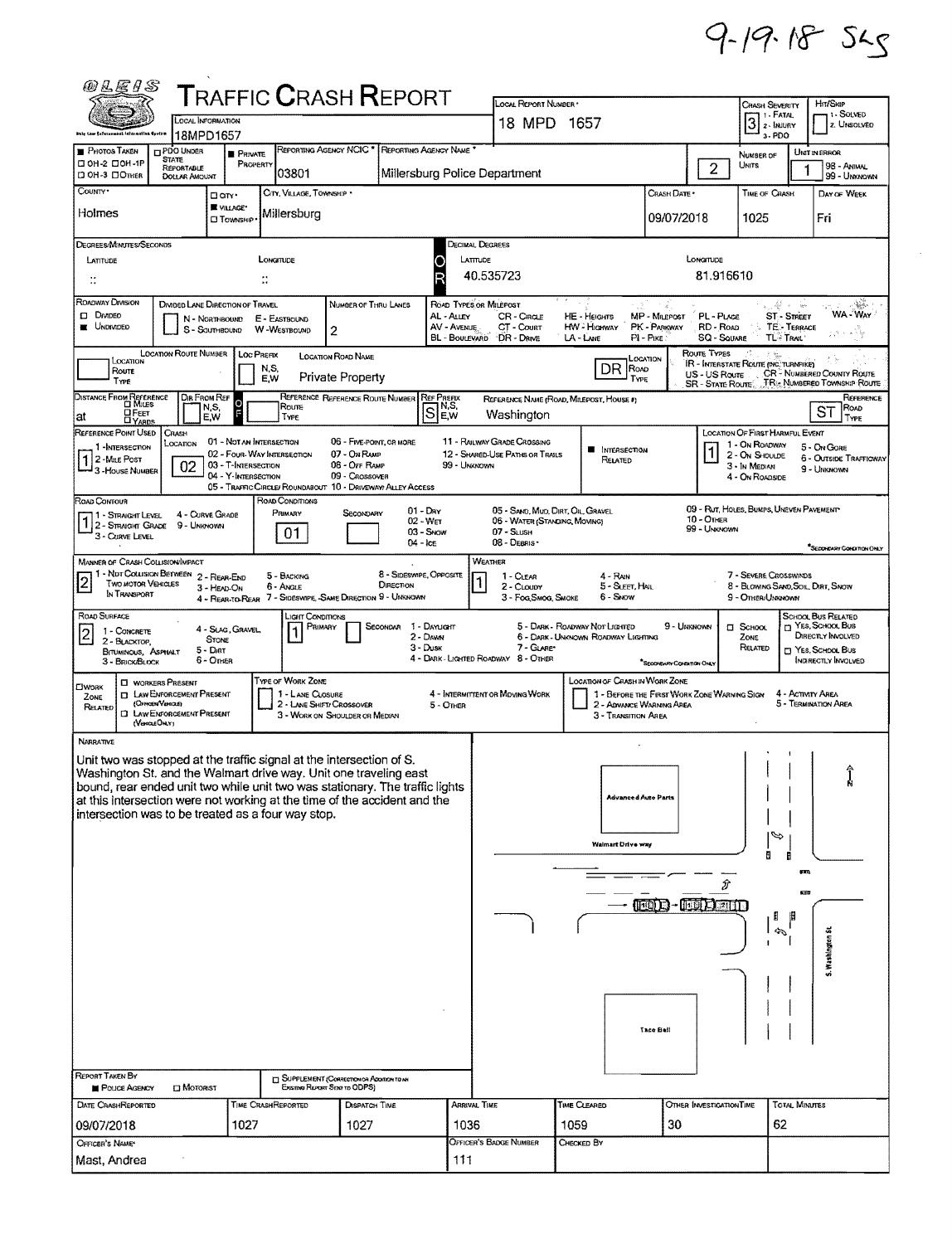|                                                                                                                                                                                                                                                          |                              | UNIT                                                                                    |                                                      |                                                                          |                                                            |                                                                                                                                           |                           |                                                                       |                                                                                               |                                                                                    |                                                                               |                                                                                                                   |                                |                                                 |                                     |
|----------------------------------------------------------------------------------------------------------------------------------------------------------------------------------------------------------------------------------------------------------|------------------------------|-----------------------------------------------------------------------------------------|------------------------------------------------------|--------------------------------------------------------------------------|------------------------------------------------------------|-------------------------------------------------------------------------------------------------------------------------------------------|---------------------------|-----------------------------------------------------------------------|-----------------------------------------------------------------------------------------------|------------------------------------------------------------------------------------|-------------------------------------------------------------------------------|-------------------------------------------------------------------------------------------------------------------|--------------------------------|-------------------------------------------------|-------------------------------------|
|                                                                                                                                                                                                                                                          |                              |                                                                                         |                                                      |                                                                          | <b>LOCAL REPORT NUMBER</b>                                 |                                                                                                                                           |                           |                                                                       |                                                                                               |                                                                                    |                                                                               |                                                                                                                   |                                |                                                 |                                     |
|                                                                                                                                                                                                                                                          |                              |                                                                                         |                                                      |                                                                          | 18 MPD 1657                                                |                                                                                                                                           |                           |                                                                       |                                                                                               |                                                                                    |                                                                               |                                                                                                                   |                                |                                                 |                                     |
| UMT NUMBER                                                                                                                                                                                                                                               |                              |                                                                                         | OWNER NAME: LAST, FIRST, MIDDLE (C) SAME AS DRIVER ) |                                                                          |                                                            | OWNER PHONE NUMBER<br>Damage Area<br>DAMAGE SCALE<br>$\overline{2}$<br>330-893-3598                                                       |                           |                                                                       |                                                                                               |                                                                                    |                                                                               |                                                                                                                   |                                |                                                 |                                     |
| Custom Molding, Holmes,<br>OWNER ADDRESS: CITY, STATE, ZIP<br><b>CISAME AS DRIVER</b> )                                                                                                                                                                  |                              |                                                                                         |                                                      |                                                                          |                                                            |                                                                                                                                           |                           |                                                                       |                                                                                               |                                                                                    |                                                                               |                                                                                                                   |                                |                                                 |                                     |
| 1 - None<br>□<br>5039 CR 120, Millersburg, OH, 44654                                                                                                                                                                                                     |                              |                                                                                         |                                                      |                                                                          |                                                            |                                                                                                                                           |                           |                                                                       |                                                                                               |                                                                                    |                                                                               |                                                                                                                   |                                |                                                 |                                     |
| LP STATE LICENSE PLATE NUMBER<br><b>VEHICLE IDENTIFICATION NUMBER</b>                                                                                                                                                                                    |                              |                                                                                         |                                                      |                                                                          |                                                            |                                                                                                                                           |                           |                                                                       |                                                                                               | # Occupants                                                                        |                                                                               | 2 - Minon                                                                                                         |                                |                                                 |                                     |
| OН                                                                                                                                                                                                                                                       | <b>ESF3286</b>               |                                                                                         |                                                      |                                                                          |                                                            | 1GNKVLED9CJ235123                                                                                                                         |                           |                                                                       |                                                                                               |                                                                                    |                                                                               | 3 - FUNCTIONAL                                                                                                    | с                              | $\Box$                                          |                                     |
| <b>VEHICLE YEAR</b>                                                                                                                                                                                                                                      |                              | <b>VEHICLE MAKE</b>                                                                     |                                                      |                                                                          | <b>VEHICLE MODEL</b>                                       |                                                                                                                                           |                           |                                                                       | VEHICLE COLOR                                                                                 |                                                                                    |                                                                               | 4 - DISABLING                                                                                                     |                                |                                                 |                                     |
| 2012<br>$P$ ROOF OF                                                                                                                                                                                                                                      |                              | Chevrolet<br>INSURANCE COMPANY                                                          |                                                      |                                                                          | Traverse<br>Poucy Number                                   |                                                                                                                                           |                           | Towed By                                                              | WHI                                                                                           |                                                                                    |                                                                               |                                                                                                                   | Ω                              |                                                 | П                                   |
| <b>INSURANCE</b><br>SHOWN                                                                                                                                                                                                                                | Farmers                      |                                                                                         |                                                      |                                                                          |                                                            | 192919754                                                                                                                                 |                           |                                                                       |                                                                                               |                                                                                    |                                                                               | 9 - UNKNOWN                                                                                                       |                                | α                                               |                                     |
| FGA<br><b>CARRIER PHONE</b><br>CARRIER NAME ADDRESS, CITY, STATE, ZIP                                                                                                                                                                                    |                              |                                                                                         |                                                      |                                                                          |                                                            |                                                                                                                                           |                           |                                                                       |                                                                                               |                                                                                    |                                                                               |                                                                                                                   |                                |                                                 |                                     |
| US DOT<br>VEHICLE WEIGHT GVWR/GCWR<br>CARGO BODY TYPE<br>Trafficway Description                                                                                                                                                                          |                              |                                                                                         |                                                      |                                                                          |                                                            |                                                                                                                                           |                           |                                                                       |                                                                                               |                                                                                    |                                                                               |                                                                                                                   |                                |                                                 |                                     |
|                                                                                                                                                                                                                                                          |                              |                                                                                         | 2 - 10,001 to 26,000k Las                            | 1 - LESS THAN OR EQUAL TO 10K LBS                                        | 01                                                         | 101 - No Cargo Body Type/Not Applicabl. 09 - Pole<br>02 - Bus/ VAN (9-15 SEATS, INC DRIVER)                                               |                           | 10 - Cargo Tank                                                       |                                                                                               | 1 - Two-Way, Not Divided                                                           |                                                                               | 2 - TWO-WAY, NOT DIVIDED, CONTINUOUS LEFT TURN LANE                                                               |                                |                                                 |                                     |
| HM Placard ID NO.                                                                                                                                                                                                                                        |                              |                                                                                         | 3 - MORE THAN 26,000K Les.                           |                                                                          |                                                            | 03 - Bus (16+ Seats, Inc Driver)<br>04 - VEHICLE TOWING ANOTHER VEHICLE                                                                   |                           | 11 - FLAT BED<br>12 - Dump                                            |                                                                                               |                                                                                    |                                                                               | 3 - Two-WAY, DIVIDED, UNPROTECTED (PAINTED OR GRASS > 4FT.) MEDIA<br>4 - TWO-WAY, DIVIDEO, POSITIVE MEDIANBARRIER |                                |                                                 |                                     |
|                                                                                                                                                                                                                                                          | <b>HM CLASS</b>              |                                                                                         | HAZARDOUS MATERIAL                                   |                                                                          |                                                            | 05 - Logging<br>06 - INTERMODAL CONTAINER CHASIS<br>07 - CARGO VAN ENGLOSED BOX                                                           |                           | 13 - CONCRETE MIXER<br>14 - AUTO TRANSPORTER                          |                                                                                               |                                                                                    |                                                                               | 5 - ONE-WAY TRAFFICWAY                                                                                            |                                |                                                 |                                     |
|                                                                                                                                                                                                                                                          | NUMBER                       | $\Box$ Related                                                                          |                                                      |                                                                          |                                                            | 08 - GRAIN, CHIPS, GRAVEL                                                                                                                 |                           | 15 - GARBAGE /REFUSE<br>99 - OTHER/UNKNOWN                            |                                                                                               | <b>CI HIT / SKIP UNIT</b>                                                          |                                                                               |                                                                                                                   |                                |                                                 |                                     |
|                                                                                                                                                                                                                                                          |                              | NON-MOTORIST LOCATION PRIOR TO IMPACT<br>01 - INTERSECTION - MARKED CROSSWAL            |                                                      | <b>Type of Use</b>                                                       |                                                            | UNIT TYPE<br>PASSENGER VEHICLES (LESS THAN 9 PASSENGERS MEDIHEAVY TRUCKS OR COMBO UNTS > 10K LBS BUS/VAN/LIMO(9 OR MORE INCLUDING DRIVER) |                           |                                                                       |                                                                                               |                                                                                    |                                                                               |                                                                                                                   |                                |                                                 |                                     |
|                                                                                                                                                                                                                                                          |                              | 02 - INTERSECTION-NO CROSSWALK<br>03 - INTERSECTION OTHER                               |                                                      | $\overline{\mathbf{c}}$<br>1 - PERSONAL                                  |                                                            | 06<br>01 - Sub-COMPACT<br>02 - COMPACT                                                                                                    |                           |                                                                       |                                                                                               | 13 - SINGLE UNIT TRUCK OR VAN 2AXLE, 6 TIRES 21 - BUS/VAN (9-15 SEATS, INC DRIVER) |                                                                               |                                                                                                                   |                                |                                                 |                                     |
|                                                                                                                                                                                                                                                          |                              | 04 - MIDBLOCK - MARKED CROSSWALK<br>05 - Travel Lane - Other Location                   |                                                      | 2 - COMMERCIAL                                                           |                                                            | 99 - UNKNOWN 03 - MID SIZE<br>or Hit/Skip<br>04 - Fuu, Size                                                                               |                           |                                                                       |                                                                                               | 14 - SINGLE UNIT TRUCK: 3+ AXLES<br>15 - SINGLE UNIT TRUCK/TRAILER                 |                                                                               |                                                                                                                   | NON-MOTORIST                   | 22 - Bus (16+ Seats, Inc Driver)                |                                     |
| 23 - AMMAL WITH RIDER<br>06 - BICYCLE LANE<br>16 - Truck/Tractor (Bostal)<br>05 - Minivan<br>3 - GOVERNMENT<br>24 - ANIMAL WITH BUGGY, WAGON, SURREY<br>17 - TRACTOR/SEMI-TRAILER<br>07 - SHOULDER/ROADSIDE<br>06 - SPORT UTILITY VEHICLE                |                              |                                                                                         |                                                      |                                                                          |                                                            |                                                                                                                                           |                           |                                                                       |                                                                                               |                                                                                    |                                                                               |                                                                                                                   |                                |                                                 |                                     |
|                                                                                                                                                                                                                                                          | 08 - Sidewalk                | 09 - MEOIAN/CROSSING ISLAND                                                             |                                                      | <b>DIN EMERGENCY</b>                                                     |                                                            | 07 - Pickup<br>08 - Van                                                                                                                   |                           | 18 - TRACTOR/DOUBLE<br><b>19 - TRACTOR/TRIPLES</b>                    | 20 - OTHER MEDIHEAVY VEHICLE                                                                  |                                                                                    | 25 - BICYCLE/PEOACYCLIST<br>26 - PEOESTRIAN SKATER<br>27 - OTHER NON-MOTORIST |                                                                                                                   |                                |                                                 |                                     |
|                                                                                                                                                                                                                                                          | <b>10 - DRIVE WAY ACCESS</b> | 11 - SHARED-USE PATH OR TRAIL                                                           |                                                      | RESPONSE                                                                 |                                                            | 09 - MOTORCYCLE<br>10 - MOTORIZED BICYCLE                                                                                                 |                           |                                                                       |                                                                                               |                                                                                    |                                                                               |                                                                                                                   |                                |                                                 |                                     |
| 12 - NON-TRAFFICWAY AREA<br>HASHM PLACARD<br>11 - SNOWMOBILE/ATV<br>99 - OTHER/UNKNOWN<br>12 - OTHER PASSENGER VEHICLE                                                                                                                                   |                              |                                                                                         |                                                      |                                                                          |                                                            |                                                                                                                                           |                           |                                                                       |                                                                                               |                                                                                    |                                                                               |                                                                                                                   |                                |                                                 |                                     |
| SPECIAL FUNCTION 01 - NONE                                                                                                                                                                                                                               | $02 - T_Ax$                  |                                                                                         |                                                      | 09 - AMBULANCE<br>10 - FIRE                                              |                                                            | 17 - FARM VEHICLE<br>18 - FARM EQUIPMENT                                                                                                  | Most Damaged Area         | 01 - None                                                             |                                                                                               | 08 - LEFT SIDE                                                                     |                                                                               | 99 - UNKNOWN                                                                                                      |                                | ACTION                                          |                                     |
| 22                                                                                                                                                                                                                                                       |                              | 03 - RENTAL TRUCK (OVER 10K LBS)<br>04 - Bus - School (Public or Private) 12 - Military |                                                      | 11 - HIGHWAY/MAINTENANCE                                                 | 03<br>19 - Мотояноме<br>20 - Golf Cart<br>03 - Right Front |                                                                                                                                           |                           |                                                                       | 02 - CENTER FRONT                                                                             | 09 - LEFT FROM<br>10 - TOP AND WINDOWS                                             |                                                                               |                                                                                                                   |                                | $\overline{3}$                                  | 1 - Non-Contact<br>2 - Non-Counsion |
|                                                                                                                                                                                                                                                          |                              | 05 - Bus - Transit<br>06 - Bus - Charter                                                |                                                      | 13 - Pouce<br>14 - Pusuc Unury                                           |                                                            | 21 - Train<br>22 - OTHER (EXPLAN IN NARRATIVE)                                                                                            |                           | <b>IMPACT ARE 04 - RIGHT SIDE</b><br>05 - RIGHT REAR                  |                                                                                               | 11 - UNDERCARRIAGE<br>12 - LOAD/TRAILER                                            |                                                                               |                                                                                                                   |                                | 3 - Striking<br>$4 -$ Struck                    |                                     |
|                                                                                                                                                                                                                                                          | 08 - Bus - OTHER             | 07 - Bus - SHUTTLE                                                                      |                                                      | 15 - OTHER GOVERNMENT<br>16 - CONSTRUCTION EQIP.                         |                                                            |                                                                                                                                           | 03                        | 06 - REAR CENTER<br>07 - LEFT REAR                                    |                                                                                               | 13 - TOTAL (ALL AREAS)<br>14 - OTHER                                               |                                                                               |                                                                                                                   |                                | 9 - Unknown                                     | 5 - STRIKING/STRUCK                 |
| PRE-CRASH ACTIONS                                                                                                                                                                                                                                        |                              |                                                                                         |                                                      |                                                                          |                                                            |                                                                                                                                           |                           |                                                                       |                                                                                               |                                                                                    |                                                                               |                                                                                                                   |                                |                                                 |                                     |
| 01                                                                                                                                                                                                                                                       |                              | MOTORIST<br>01 - Straight AHEAD                                                         |                                                      | 07 - MAKING U-TURN                                                       |                                                            | 13 - NEGOTIATING A CURVE                                                                                                                  |                           | NON-MOTORIST                                                          |                                                                                               | 15 - ENTERING OR CROSSING SPECIFIED LOCATIO                                        |                                                                               |                                                                                                                   |                                | 21 - OTHER NON-MOTORIST ACTION                  |                                     |
|                                                                                                                                                                                                                                                          |                              | 02 - BACKING<br>03 - CHANGING LANES                                                     |                                                      | 08 - ENTERING TRAFFIC LANE<br>09 - LEAVING TRAFFIC LANE                  |                                                            | 14 - OTHER MOTORIST ACTIO                                                                                                                 |                           |                                                                       | 17 - WORKING                                                                                  | 16 - WALKING RUNNING, JOGGING, PLAYING, CYCLING                                    |                                                                               |                                                                                                                   |                                |                                                 |                                     |
| 99 - UNKNOWN                                                                                                                                                                                                                                             |                              | 04 - OVERTAKING/PASSING<br>05 - MAKING RIGHT TURN                                       |                                                      | 10 - PARKED<br>11 - SLOWING OR STOPPED IN TRAFFIC                        |                                                            |                                                                                                                                           |                           |                                                                       | 18 - PUSHING VEHICLE                                                                          | 19 - APPROACHING OR LEAVING VEHICLE                                                |                                                                               |                                                                                                                   |                                |                                                 |                                     |
|                                                                                                                                                                                                                                                          |                              | 06 - MAKING LEFT TURN                                                                   |                                                      | 12 - DRIVERLESS                                                          |                                                            |                                                                                                                                           |                           |                                                                       | 20 - Standing                                                                                 |                                                                                    |                                                                               |                                                                                                                   |                                |                                                 |                                     |
| CONTRIBUTING CIBOUMSTANCE<br>PRIMARY                                                                                                                                                                                                                     |                              | MOTORIST                                                                                |                                                      |                                                                          |                                                            |                                                                                                                                           | Non-Motorist<br>22 - NONE |                                                                       |                                                                                               |                                                                                    |                                                                               | VEHICLE DEFECTS                                                                                                   | 01 - TURN SIGNALS              |                                                 |                                     |
| 09                                                                                                                                                                                                                                                       |                              | 01 - None<br>02 - FAILURE TO YIELD                                                      |                                                      | 11 - IMPROPER BACKING                                                    |                                                            | 12 - IMPROPER START FROM PARKED POSITION                                                                                                  | 23 - IMPROPER CROSSING    |                                                                       |                                                                                               |                                                                                    | 02 - HEAD LAMPS<br>03 - Tail Lamps                                            |                                                                                                                   |                                |                                                 |                                     |
|                                                                                                                                                                                                                                                          |                              | 03 - Rav Rep Light<br>04 - RAN STOP SIGN                                                |                                                      |                                                                          |                                                            | 13 - STOPPED OR PARKED ILLEGALLY<br>14 - OPERATING VEHICLE IN NEGLIGENT MANNER                                                            |                           | 24 - DARTING<br>25 - LYING ANDIOR ILLEGALLY IN ROADWAY                |                                                                                               |                                                                                    |                                                                               |                                                                                                                   | 04 - BRAKES<br>05 - STEERING   |                                                 |                                     |
| SECONDARY                                                                                                                                                                                                                                                |                              | 05 - Exceeded Speed LIMIT<br>06 - Unsafe Speed                                          |                                                      |                                                                          |                                                            | 15 - SWERING TO AVOID (DUE TO EXTERNAL CONDITIONS)<br>16 - WRONG SIDE/WRONG WAY                                                           |                           | 26 - FALURE TO YIELD RIGHT OF WAY<br>27 - Not Visible (Dark Clothing) |                                                                                               |                                                                                    |                                                                               |                                                                                                                   | 06 - TIRE BLOWOUT              | 07 - WORN OR SLICK TIRES                        |                                     |
|                                                                                                                                                                                                                                                          |                              | 07 - IMPROPER TURN<br>08 - LEFT OF CENTER<br>09 - FOLLOWED TOO CLOSELY/ACDA             |                                                      | 17 - FALURE TO CONTROL<br>18 - VISION OBSTRUCTION                        |                                                            |                                                                                                                                           |                           | 28 - INATTENTIVE                                                      | 08 - TRAILER EQUIPMENT DEFECTIVE<br>29 - FAILURE TO OBEY TRAFFIC SIGNS<br>09 - Motor Trousi F |                                                                                    |                                                                               |                                                                                                                   |                                |                                                 |                                     |
| 99 - UNKNOWN                                                                                                                                                                                                                                             |                              | 10 - IMPROPER LANE CHANGE<br>/PASSING/OFF ROAD                                          |                                                      |                                                                          |                                                            | 19 - OPERATING DEFECTIVE EQUIPMENT<br>20 - LOAD SHIFTING FALLING SPILLING                                                                 |                           | /SIGNALS/OFFICER<br>30 - WRONG SIDE OF THE ROAD                       |                                                                                               | 10 - DISABLED FROM PRIOR ACCIDENT<br>11 - OTHER DEFECTS                            |                                                                               |                                                                                                                   |                                |                                                 |                                     |
|                                                                                                                                                                                                                                                          |                              |                                                                                         |                                                      |                                                                          |                                                            | 21 - OTHER IMPROPER ACTION                                                                                                                |                           | 31 - OTHER NON-MOTORIST ACTION                                        |                                                                                               |                                                                                    |                                                                               |                                                                                                                   |                                |                                                 |                                     |
| <b>SEQUENCE OF EVENTS</b><br>20                                                                                                                                                                                                                          |                              |                                                                                         |                                                      | 6                                                                        |                                                            | NON-COLUSION EVENTS<br>01 - OVERTURN/ROLLOVER                                                                                             |                           | 06 - EOUIPMENT FAILURE                                                |                                                                                               |                                                                                    |                                                                               | 10 - Cross Median                                                                                                 |                                |                                                 |                                     |
| FIRST                                                                                                                                                                                                                                                    |                              | Most                                                                                    |                                                      | 99 - UNKNOWN                                                             |                                                            | 02 - FIRE/EXPLOSION<br>03 - IMMERSION                                                                                                     |                           | 07 - SEPARATION OF UNITS                                              | (BLOWN TIRE, BRADE FAILURE, ETC)                                                              |                                                                                    |                                                                               | 11 - Cross CENTER LINE<br>OPPOSITE DIRECTION OF TRAVEL                                                            |                                |                                                 |                                     |
| HARMFUL<br>EVENT                                                                                                                                                                                                                                         |                              | $H$ ARMFUL $\left  \begin{array}{c} 1 \\ 1 \end{array} \right $<br>EVENT                |                                                      |                                                                          |                                                            | 04 - Jackknife<br>05 - CARGO/EQUIPMENT LOSS OR SHIFT                                                                                      |                           | 08 - RAN OFF ROAD RIGHT<br>09 - RAN OFF ROAD LEFT                     |                                                                                               |                                                                                    |                                                                               | 12 - DOWNHILL RUNAWAY<br>13 - OTHER NON-COLLISION                                                                 |                                |                                                 |                                     |
|                                                                                                                                                                                                                                                          |                              | COLLISION WITH PERSON, VEHICLE OR OBJECT NOT FIXED                                      |                                                      |                                                                          |                                                            | COLLISION WITH FIXEO, OBJECT<br>25 - IMPACT ATTENUATOR/CRASH CUSHION33 - MEDIAN CABLE BARRIER                                             |                           |                                                                       |                                                                                               |                                                                                    |                                                                               | 41 - Other Post, Pole                                                                                             | <b>48 - TREE</b>               |                                                 |                                     |
| 14 - PEDESTRIAN<br>15 - PEDALCYCLE                                                                                                                                                                                                                       |                              |                                                                                         |                                                      | 21 - PARKED MOTOR VEHICLE<br>22 - WORK ZONE MAINTENANCE EQUIPMENT        |                                                            | 26 - BRIDGE OVERHEAD STRUCTURE<br>27 - BRIDGE PIER OR ABUTMENT                                                                            |                           | 34 - MEDIAN GUARDRAIL BARRIER<br>35 - MEDIAN CONCRETE BARRIER         |                                                                                               |                                                                                    | 42 - CULVERT                                                                  | OR SUPPORT                                                                                                        |                                | 49 - FIRE HYDRANT<br>50 - WORK ZONE MAINTENANCE |                                     |
| 16 - RAILWAY VEHICLE (TRAIN, ENGINE)<br>17 - AMMAL - FARM                                                                                                                                                                                                |                              |                                                                                         |                                                      | 23 - STRUCK BY FALLING, SHIFTING CARGO<br>OR ANYTHING SET IN MOTION BY A | 28 - BRIDGE PARAPET<br>29 - BRIDGE RAIL                    |                                                                                                                                           |                           |                                                                       | 36 - MEDIAN OTHER BARRIER<br>43 - Cuns<br>37 - TRAFFIC SIGN POST<br>44 - Олсн                 |                                                                                    |                                                                               |                                                                                                                   |                                | EQUIPMENT<br>51 - WALL, BUILDING, TUNNEL        |                                     |
| 30 - GUARDRAIL FACE<br>38 - Overhead Sign Post<br>45 - EMBANKMENT<br>18 - Animal - Deer<br>52 - Other Fixed Object<br>MOTOR VEHICLE<br>19 - ANIMAL-OTHER<br>31 - GUARDRAILEND<br>39 - Light/Lumnaries Support<br>46 - FENCE<br>24 - OTHER MOVABLE OBJECT |                              |                                                                                         |                                                      |                                                                          |                                                            |                                                                                                                                           |                           |                                                                       |                                                                                               |                                                                                    |                                                                               |                                                                                                                   |                                |                                                 |                                     |
| 20 - MOTOR VEHICLE IN TRANSPORT                                                                                                                                                                                                                          |                              |                                                                                         |                                                      |                                                                          |                                                            | 32 - PORTABLE BARRIER                                                                                                                     |                           | 40 - Utiuty Pole                                                      |                                                                                               |                                                                                    | 47 - MAILBOX                                                                  |                                                                                                                   |                                |                                                 |                                     |
| <b>UNIT SPEED</b>                                                                                                                                                                                                                                        |                              | Posted Speed                                                                            | TRAFFIC CONTROL<br>04                                | 01 - No Controus                                                         |                                                            | 07 - RAILROAD CROSSBUCKS                                                                                                                  | 13 - Crosswalk Lines      |                                                                       | FROM                                                                                          | UNIT DIRECTION<br>To                                                               |                                                                               | 1 - North<br>2 - South                                                                                            | 5 - NORTHEAST<br>6 - NORTHWEST |                                                 | 9 - UNKNOWN                         |
| 10                                                                                                                                                                                                                                                       |                              |                                                                                         |                                                      | 02 - Stop Sign<br>03 - YIELD SIGN                                        |                                                            | 08 - RAILROAD FLASHERS<br>09 - RAILROAD GATES                                                                                             | 15 - О тнея               | 14 - WALK/DON'T WALK                                                  |                                                                                               |                                                                                    |                                                                               | 3 - East<br>4 - West                                                                                              | 7 - SOUTHEAST<br>8 - Southwest |                                                 |                                     |
| <b>B</b> Stated                                                                                                                                                                                                                                          |                              |                                                                                         |                                                      | 04 - TRAFFIC SIGNAL<br>05 - TRAFFIC FLASHERS                             |                                                            | 10 - COSTRUCTION BARRICADE 16 - NOT REPORTED<br>11 - PERSON (FLAGGER, OFFICER                                                             |                           |                                                                       |                                                                                               |                                                                                    |                                                                               |                                                                                                                   |                                |                                                 |                                     |
| <b>CI ESTIMATED</b>                                                                                                                                                                                                                                      |                              |                                                                                         |                                                      | 06 - SCHOOL ZONE                                                         |                                                            | <b>12 - PAVEMENT MARKINGS</b>                                                                                                             |                           |                                                                       |                                                                                               |                                                                                    |                                                                               |                                                                                                                   |                                |                                                 |                                     |

 $\mathcal{L}^{\text{max}}_{\text{max}}$  ,  $\mathcal{L}^{\text{max}}_{\text{max}}$ 

 $\mathcal{L}^{\text{max}}_{\text{max}}$  and  $\mathcal{L}^{\text{max}}_{\text{max}}$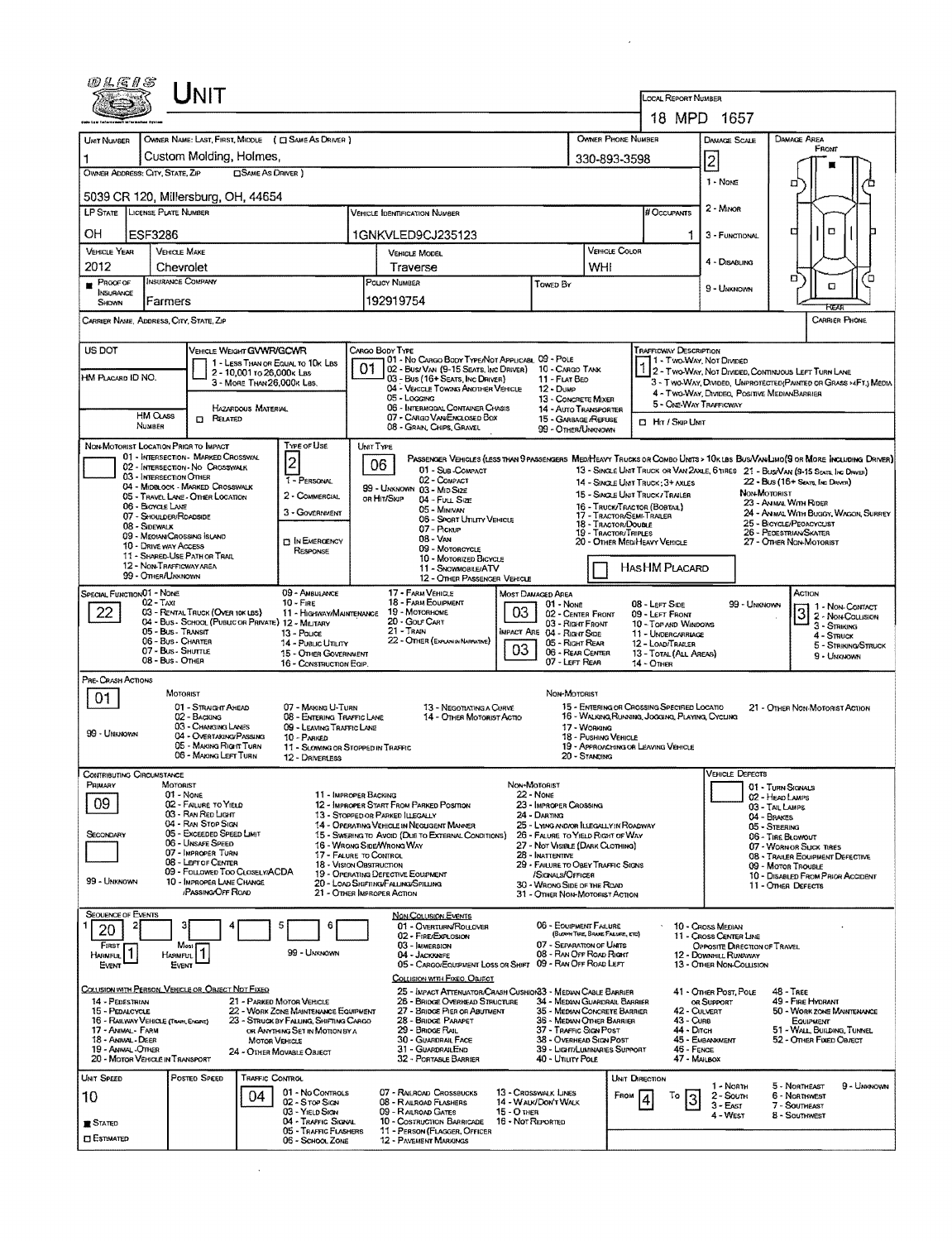| UNIT                                                                                                                   |                                              |                                                                          |                            |                                                                                                             |           |                                                                                                                                                                                               |                                                                    |                                                                                            |                                      |                                                               |                                                                                                 | <b>LOCAL REPORT NUMBER</b><br>18 MPD 1657                                                                       |                                                                |                                         |             |  |  |  |
|------------------------------------------------------------------------------------------------------------------------|----------------------------------------------|--------------------------------------------------------------------------|----------------------------|-------------------------------------------------------------------------------------------------------------|-----------|-----------------------------------------------------------------------------------------------------------------------------------------------------------------------------------------------|--------------------------------------------------------------------|--------------------------------------------------------------------------------------------|--------------------------------------|---------------------------------------------------------------|-------------------------------------------------------------------------------------------------|-----------------------------------------------------------------------------------------------------------------|----------------------------------------------------------------|-----------------------------------------|-------------|--|--|--|
|                                                                                                                        |                                              |                                                                          |                            |                                                                                                             |           |                                                                                                                                                                                               |                                                                    |                                                                                            |                                      | OWNER PHONE NUMBER                                            |                                                                                                 | <b>DAMAGE SCALE</b>                                                                                             | DAMAGE AREA                                                    |                                         |             |  |  |  |
| UNIT NUMBER<br>2                                                                                                       |                                              | Weatherwax, Craig, A                                                     |                            | OWNER NAME: LAST, FIRST, MIDDLE ( C) SAME AS DRIVER )                                                       |           |                                                                                                                                                                                               | 740-610-1708                                                       |                                                                                            | FRONT                                |                                                               |                                                                                                 |                                                                                                                 |                                                                |                                         |             |  |  |  |
| SAME AS DRIVER)<br>OWNER ADDRESS: CITY, STATE, ZIP                                                                     |                                              |                                                                          |                            |                                                                                                             |           |                                                                                                                                                                                               |                                                                    |                                                                                            |                                      |                                                               |                                                                                                 | 2<br>1 - None                                                                                                   | o                                                              | п                                       |             |  |  |  |
| 38423 CR 33, Warsaw, OH, 43844                                                                                         |                                              |                                                                          |                            |                                                                                                             |           |                                                                                                                                                                                               |                                                                    |                                                                                            |                                      |                                                               |                                                                                                 |                                                                                                                 |                                                                |                                         |             |  |  |  |
| LP STATE LICENSE PLATE NUMBER                                                                                          |                                              |                                                                          |                            |                                                                                                             |           | <b>VEHICLE IDENTIFICATION NUMBER</b>                                                                                                                                                          |                                                                    |                                                                                            |                                      |                                                               | # Occupants                                                                                     | 2 - MINOR                                                                                                       | а                                                              |                                         |             |  |  |  |
| OH<br><b>VEHICLE YEAR</b>                                                                                              | <b>DKS5574</b><br><b>VEHICLE MAKE</b>        |                                                                          |                            |                                                                                                             |           | 1GCNKEH5EZ250294                                                                                                                                                                              |                                                                    |                                                                                            |                                      | VEHICLE COLOR                                                 | 2.                                                                                              | 3 - FUNCTIONAL                                                                                                  | ۵                                                              |                                         |             |  |  |  |
| 2014                                                                                                                   | Chevrolet                                    |                                                                          |                            |                                                                                                             |           | <b>VEHICLE MOOEL</b><br>Silverado C1500 - SC1                                                                                                                                                 |                                                                    | RED                                                                                        |                                      |                                                               | 4 - DISABLING                                                                                   | O.                                                                                                              |                                                                |                                         |             |  |  |  |
| $P_{ROOF OF}$<br>INSURANCE<br>SHOWN                                                                                    | <b>INSURANCE COMPANY</b><br>Ohio Mutual      |                                                                          |                            |                                                                                                             |           | POLICY NUMBER<br>Towep By<br>PPA007376201                                                                                                                                                     |                                                                    |                                                                                            |                                      |                                                               |                                                                                                 | 9 - UNKNOWN                                                                                                     |                                                                | ם                                       |             |  |  |  |
| CARRIER NAME, ADDRESS, CITY, STATE, ZIP                                                                                |                                              |                                                                          |                            |                                                                                                             |           |                                                                                                                                                                                               |                                                                    |                                                                                            |                                      |                                                               |                                                                                                 | <b>CARRIER PHONE</b>                                                                                            |                                                                |                                         |             |  |  |  |
| US DOT                                                                                                                 |                                              | VEHICLE WEIGHT GWWR/GCWR                                                 |                            |                                                                                                             |           | CARGO BOOY TYPE<br>01 - No CARGO BODY TYPE/NOT APPLICABL 09 - POLE                                                                                                                            |                                                                    |                                                                                            |                                      |                                                               | <b>TRAFFICWAY DESCRIPTION</b>                                                                   |                                                                                                                 |                                                                |                                         |             |  |  |  |
| HM PLACARD ID NO.                                                                                                      |                                              |                                                                          | 2 - 10,001 To 26,000 K Las | 1 - LESS THAN OR EQUAL TO 10K LBS                                                                           | 01        | 02 - Busi Van (9-15 Seats, Inc Driver) 10 - Cargo Tank<br>03 - Bus (16+ SEATS, INC DRIVER)                                                                                                    |                                                                    | 11 - FLAT BEO                                                                              |                                      |                                                               | 1 - Two-Way, Not Dimbed                                                                         | 2 - Two-Way, Not Divideo, Continuous Left Turn Lane                                                             |                                                                |                                         |             |  |  |  |
|                                                                                                                        |                                              |                                                                          | 3 - MORE THAN 26.000K LBS. |                                                                                                             |           | 04 - VEHICLE TOWING ANOTHER VEHICLE<br>05 - Loccing                                                                                                                                           |                                                                    | 12 - Duse                                                                                  | 13 - CONCRETE MIXER                  |                                                               |                                                                                                 | 3 - Two-Way, DMDEO, UNPROTECTED (PAINTED OR GRASS >4FT.) MEDIA<br>4 - Two-Way, Divided, Positive Median Barrier |                                                                |                                         |             |  |  |  |
|                                                                                                                        | <b>HM CLASS</b><br><b>NUMBER</b>             | <b>D</b> RELATED                                                         | HAZARDOUS MATERIAL         |                                                                                                             |           | 06 - INTERMODAL CONTAINER CHASIS<br>07 - CARGO VAN ENGLOSED BOX                                                                                                                               | 14 - AUTO TRANSPORTER<br>15 - GARBAGE /REFUSE                      |                                                                                            |                                      | <b>El Hir / Skip Unit</b>                                     | 5 - ONE-WAY TRAFFICWAY                                                                          |                                                                                                                 |                                                                |                                         |             |  |  |  |
| NON-MOTORIST LOCATION PRIOR TO IMPACT                                                                                  |                                              |                                                                          |                            | Type or Use                                                                                                 | UNIT TYPE | 08 - GRAIN, CHIPS, GRAVEL                                                                                                                                                                     |                                                                    | 99 - Other/Unknown                                                                         |                                      |                                                               |                                                                                                 |                                                                                                                 |                                                                |                                         |             |  |  |  |
|                                                                                                                        |                                              | 01 - INTERSECTION - MARKED CROSSWAL<br>02 - INTERSECTION - NO CROSSWALK  |                            | 1                                                                                                           | 07        | PASSENGER VEHICLES (LESS THAN 9 PASSENGERS MEDIMEANY TRUCKS OR COMBO UNITS > 10KLBS BUS/VAN/LIMO(9 OR MORE INCLUDING DRIVER)<br>01 - Sub-COMPACT                                              |                                                                    |                                                                                            |                                      |                                                               |                                                                                                 | 13 - SINGLE UNIT TRUCK OR VAN 2AXLE, 6 TIRES 21 - BUSIVAN (9-15 SEATS, INC DRIVER)                              |                                                                |                                         |             |  |  |  |
|                                                                                                                        | 03 - INTERSECTION OTHER                      | 04 - MIDBLOCK - MARKED CROSSWALK                                         |                            | 1 - PERSONAL                                                                                                |           | 02 - COMPACT<br>99 - UNKNOWN 03 - MID SIZE                                                                                                                                                    |                                                                    |                                                                                            |                                      |                                                               | 14 - SINGLE UNIT TRUCK; 3+ AXLES<br>15 - SINGLE UNIT THUCK / TRAILER                            |                                                                                                                 | 22 - Bus (16+ Seats, Inc Driver)<br>NON-MOTORIST               |                                         |             |  |  |  |
|                                                                                                                        | 06 - BICYCLE LANE<br>07 - Shoulder/Roadside  | 05 - TRAVEL LANE - OTHER LOCATION                                        |                            | 2 - COMMERCIAL<br>3 - GOVERNMENT                                                                            |           | OR HIT/SKIP<br>04 - Full Size<br>05 - Minivan                                                                                                                                                 |                                                                    |                                                                                            |                                      | 17 - Tractor/Semi-Trailer                                     | 16 - TRUCK/TRACTOR (BOBTAIL)                                                                    |                                                                                                                 | 23 - ANMAL WITH PEDER<br>24 - ANIMAL WITH BUGGY, WAGON, SURREY |                                         |             |  |  |  |
|                                                                                                                        | 08 - Sidewalk<br>09 - MEDIAN CROSSING ISLAND |                                                                          |                            |                                                                                                             |           | 06 - Sport Utility Vehicle<br>07 - PICKUP<br>$08 - VAN$                                                                                                                                       |                                                                    | 18 - TRACTOR/DOUBLE<br>19 - Tractor/Triples                                                |                                      | 25 - BICYCLE/PEDACYCLIST<br>26 - PEDESTRIAN/SKATER            |                                                                                                 |                                                                                                                 |                                                                |                                         |             |  |  |  |
|                                                                                                                        | 10 - DRIVE WAY ACCESS                        | 11 - SHARED-USE PATH OR TRAIL                                            |                            | <b>DIN EMERGENCY</b><br>RESPONSE                                                                            |           | 09 - MOTORCYCLE<br>10 - MOTORIZED BICYCLE                                                                                                                                                     |                                                                    |                                                                                            |                                      |                                                               | 20 - OTHER MEDIHEAVY VEHICLE                                                                    |                                                                                                                 | 27 - OTHER NON-MOTORIST                                        |                                         |             |  |  |  |
| 12 - NON-TRAFFICWAY AREA<br>HASHM PLACARD<br>11 - SNOWMOBILE/ATV<br>99 - OTHER/UNKNOWN<br>12 - OTHER PASSENGER VEHICLE |                                              |                                                                          |                            |                                                                                                             |           |                                                                                                                                                                                               |                                                                    |                                                                                            |                                      |                                                               |                                                                                                 |                                                                                                                 |                                                                |                                         |             |  |  |  |
| 09 - AMBULANCE<br>SPECIAL FUNCTION 01 - NONE<br>$02 - TAX1$<br>$10 - F_{1RE}$<br>03 - RENTAL TRUCK (OVER 10K LBS)      |                                              |                                                                          |                            |                                                                                                             |           | 17 - FARM VEHICLE<br>18 - FARM EQUIPMENT                                                                                                                                                      | 06                                                                 | MOST DAMAGED AREA<br>01 - None                                                             |                                      |                                                               | 08 - Lert Sige                                                                                  | 99 - Unknown                                                                                                    | Астон                                                          | 1 1 - Non-Contact                       |             |  |  |  |
| 01                                                                                                                     | 05 - Bus - Transit                           | 04 - Bus - SCHOOL (PUBLIC OR PRIVATE) 12 - MILITARY                      |                            | 11 - HIGHWAY/MAINTENANCE<br>13 - Pouce                                                                      |           | 19 - Мотояноме<br>20 - Gour CART<br>21 - Train                                                                                                                                                | 02 - CENTER FRONT<br>03 - RIGHT FRONT<br>MPACT ARE 04 - RIGHT SIDE |                                                                                            |                                      | 09 - Left Front<br>10 - TOP AND WINDOWS<br>11 - UNDERCARRIAGE |                                                                                                 |                                                                                                                 | 4 2 - Non-COLLISION<br>3 - STRIKING                            |                                         |             |  |  |  |
|                                                                                                                        | 06 - Bus - Charter<br>07 - Bus - SHUTTLE     |                                                                          |                            | 14 - Public Untiny<br>15 - OTHER GOVERNMENT                                                                 |           | 22 - OTHER (EXPLAN IN NARRATIVE)                                                                                                                                                              | 05 - Right Rear<br>06 - REAR CENTER                                |                                                                                            |                                      | 12 - LOAD/TRAILER<br>13 - TOTAL (ALL AREAS)                   |                                                                                                 |                                                                                                                 | 4 - Struck<br>5 - Striking/Struck<br>9 - UNKNOWN               |                                         |             |  |  |  |
|                                                                                                                        | $08 - Bus - O$ THER                          |                                                                          |                            | 16 - CONSTRUCTION EOIP.                                                                                     |           |                                                                                                                                                                                               | 06                                                                 | 07 - LEFT REAR                                                                             |                                      |                                                               | <b>14 - OTHER</b>                                                                               |                                                                                                                 |                                                                |                                         |             |  |  |  |
| PRE-CRASH ACTIONS<br>11                                                                                                |                                              | MOTORIST                                                                 |                            |                                                                                                             |           |                                                                                                                                                                                               |                                                                    | NON-MOTORIST                                                                               |                                      |                                                               |                                                                                                 |                                                                                                                 |                                                                |                                         |             |  |  |  |
|                                                                                                                        |                                              | 01 - STRAIGHT AHEAD<br>02 - BACKING                                      |                            | 07 - MAKING U-TURN<br>08 - ENTERING TRAFFIC LANE                                                            |           | 13 - Negotiating a Curve<br>14 - Other Motorist Actio                                                                                                                                         |                                                                    |                                                                                            |                                      |                                                               | 15 - ENTERING OR CROSSING SPECIFIED LOCATIO<br>16 - WALKING, RUNNING, JOGGING, PLAYING, CYCLING |                                                                                                                 | 21 - OTHER NON-MOTORIST ACTION                                 |                                         |             |  |  |  |
| 99 - Unknown                                                                                                           |                                              | 03 - CHANGING LANES<br>04 - OVERTAKING/PASSING<br>05 - MAKING RIGHT TURN |                            | 09 - LEAVING TRAFFIC LANE<br>10 - PARKED<br>11 - SLOWING OR STOPPEO IN TRAFFIC                              |           |                                                                                                                                                                                               |                                                                    |                                                                                            | 17 - WORKING<br>18 - Pushing Venicle |                                                               | 19 - APPROACHING OR LEAVING VEHICLE                                                             |                                                                                                                 |                                                                |                                         |             |  |  |  |
|                                                                                                                        |                                              | 06 - MAKING LEFT TURN                                                    |                            | 12 - DRIVERLESS                                                                                             |           |                                                                                                                                                                                               |                                                                    |                                                                                            | 20 - STANDING                        |                                                               |                                                                                                 |                                                                                                                 |                                                                |                                         |             |  |  |  |
| CONTRIBUTING CIRCUMSTANCE<br>PRIMARY                                                                                   | MOTORIST                                     |                                                                          |                            |                                                                                                             |           |                                                                                                                                                                                               |                                                                    | NON-MOTORIST<br>$22 -$ None                                                                |                                      |                                                               |                                                                                                 | <b>IVEHICLE DEFECTS</b>                                                                                         | 01 - TURN SIGNALS                                              |                                         |             |  |  |  |
| 01                                                                                                                     |                                              | $01 - None$<br>02 - FAILURE TO YIELD<br>03 - RAN RED LIGHT               |                            | 11 - IMPROPER BACKING                                                                                       |           | 12 - IMPROPER START FROM PARKED POSITION<br>13 - STOPPED OR PARKED LLEGALLY                                                                                                                   |                                                                    | 23 - IMPROPER CROSSING<br>24 - DARTING                                                     |                                      |                                                               | 02 - HEAD LAMPS<br>03 - Tai Laups<br>04 - BRAKES                                                |                                                                                                                 |                                                                |                                         |             |  |  |  |
| SECONDARY                                                                                                              |                                              | 04 - RAN STOP SIGN<br>05 - Exceeded Speed Limit                          |                            |                                                                                                             |           | 14 - OPERATING VEHICLE IN NEGLIGENT MANNER<br>15 - SWERINGTO AVOID (DUE TO EXTERNAL CONOMIONS)                                                                                                |                                                                    | 25 - LYING ANDIOR ILLEGALLY IN ROADWAY<br>26 - FALURE TO YIELD RIGHT OF WAY                |                                      |                                                               |                                                                                                 |                                                                                                                 | 05 - STEERING<br>06 - TIRE BLOWOUT                             |                                         |             |  |  |  |
|                                                                                                                        |                                              | 06 - UNSAFE SPEED<br>07 - IMPROPER TURN<br>08 - LEFT OF CENTER           |                            | 17 - FALURE TO CONTROL                                                                                      |           | 16 - WRONG SIDE/WRONG WAY                                                                                                                                                                     |                                                                    | 27 - NOT VISIBLE (DARK CLOTHING)<br>28 - INATTENTIVE                                       |                                      |                                                               |                                                                                                 |                                                                                                                 | 07 - WORN OR SLICK TIRES<br>08 - TRAILER EQUIPMENT DEFECTIVE   |                                         |             |  |  |  |
| 99 - Unknown                                                                                                           |                                              | 09 - Fou owen Too CLOSELY/ACDA<br>10 - IMPROPER LANE CHANGE              |                            |                                                                                                             |           | 18 - VISION OBSTRUCTION<br>29 - FAILURE TO OBEY TRAFFIC SIGNS<br>19 - OPERATING DEFECTIVE EQUIPMENT<br>/SIGNALS/OFFICER<br>20 - LOAD SHIFTING/FALLING/SPILLING<br>30 - WRONG SIDE OF THE ROAD |                                                                    |                                                                                            |                                      |                                                               |                                                                                                 | 09 - MOTOR TROUBLE<br>10 - DISABLED FROM PRIOR ACCIDENT                                                         |                                                                |                                         |             |  |  |  |
|                                                                                                                        |                                              | /PASSING/OFF ROAD                                                        |                            |                                                                                                             |           | 21 - OTHER IMPROPER ACTION                                                                                                                                                                    |                                                                    | 31 - OTHER NON-MOTORIST ACTION                                                             |                                      |                                                               |                                                                                                 |                                                                                                                 | 11 - OTHER DEFECTS                                             |                                         |             |  |  |  |
| <b>SEQUENCE OF EVENTS</b><br>20                                                                                        |                                              |                                                                          |                            | 6                                                                                                           |           | <b>NON-COLLISION EVENTS</b><br>01 - OVERTURN/ROLLOVER                                                                                                                                         |                                                                    | 06 - EQUIPMENT FAILURE                                                                     |                                      |                                                               |                                                                                                 | 10 - Cross Median                                                                                               |                                                                |                                         |             |  |  |  |
| FIRST<br>HARMFUL <sup>1</sup>                                                                                          |                                              | Most                                                                     |                            | 99 - UNKNOWN                                                                                                |           | 02 - FIRE/EXPLOSION<br>03 - IMMERSION                                                                                                                                                         |                                                                    | 07 - Separation of Units<br>08 - RAN OFF ROAD RIGHT                                        | (BLOWN TIRE, BRAKE FAILURE, ETC)     |                                                               |                                                                                                 | 11 - Cross CENTER LINE<br><b>OPPOSITE DIRECTION OF TRAVEL</b>                                                   |                                                                |                                         |             |  |  |  |
| EVENT                                                                                                                  | HARMFUL<br>EVENT                             |                                                                          |                            |                                                                                                             |           | 04 - Jackknife<br>05 - CARGO/EQUIPMENT LOSS OR SHIFT                                                                                                                                          |                                                                    | 09 - RAN OFF ROAD LEFT                                                                     |                                      |                                                               |                                                                                                 | 12 - DOWNHILL RUNAWAY<br>13 - Other Non-Collision                                                               |                                                                |                                         |             |  |  |  |
| COLLISION WITH PERSON, VEHICLE OR OBJECT NOT FIXED                                                                     |                                              |                                                                          |                            |                                                                                                             |           | COLLISION WITH FIXED, OBJECT<br>25 - IMPACT ATTENUATOR/CRASH CUSHION33 - MEDIAN CABLE BARRIER                                                                                                 |                                                                    |                                                                                            |                                      |                                                               |                                                                                                 | 41 - OTHER POST, POLE                                                                                           | <b>48 - TREE</b>                                               |                                         |             |  |  |  |
| 14 - PEDESTRIAN<br>15 - PEDALCYCLE<br>16 - RAILWAY VEHICLE (TRAIN, ENDORE)                                             |                                              |                                                                          |                            | 21 - PARKED MOTOR VEHICLE<br>22 - WORK ZONE MAINTENANCE EQUIPMENT<br>23 - STRUCK BY FALLING, SHIFTING CARGO |           | 26 - BRIDGE OVERHEAD STRUCTURE<br>27 - BRIDGE PIER OR ABUTHENT<br>28 - BRIDGE PARAPET                                                                                                         |                                                                    | 34 - MEDIAN GUARDRAIL BARRIER<br>35 - MEDIAN CONCRETE BARRIER<br>36 - Median Other Barrier |                                      |                                                               | 42 - CULVERT<br>43 - Cure                                                                       | OR SUPPORT                                                                                                      | 49 - FIRE HYDRANT                                              | 50 - WORK ZONE MAINTENANCE<br>EQUIPMENT |             |  |  |  |
| 17 - ANIMAL - FARM<br>18 - Animal - Deer                                                                               |                                              |                                                                          | <b>MOTOR VEHICLE</b>       | OR ANYTHING SET IN MOTION BY A                                                                              |           | 29 - Brudge Rail<br>30 - GUARDRAIL FACE                                                                                                                                                       | 37 - TRAFFIC SIGN POST<br>38 - Overhead Sign Post                  |                                                                                            |                                      | 44 - Олсн                                                     | 45 - EMBANKMENT                                                                                 | 51 - WALL BUILDING TUNNEL<br>52 - OTHER FIXEO OBJECT                                                            |                                                                |                                         |             |  |  |  |
| 19 - ANIMAL - OTHER<br>20 - MOTOR VEHICLE IN TRANSPORT                                                                 |                                              |                                                                          |                            | 24 - OTHER MOVABLE OBJECT                                                                                   |           | 31 - GUARORALEND<br>32 - PORTABLE BARRIER                                                                                                                                                     |                                                                    | 39 - LighthLuminaries Support<br>40 - Unury Pous                                           |                                      |                                                               | 46 - FENCE<br>47 - MAILBOX                                                                      |                                                                                                                 |                                                                |                                         |             |  |  |  |
| UNIT SPEED                                                                                                             |                                              | Posted Speed                                                             | TRAFFIC CONTROL            |                                                                                                             |           |                                                                                                                                                                                               |                                                                    |                                                                                            |                                      | UNIT DIRECTION                                                |                                                                                                 | 1 - North                                                                                                       | 5 - Northeast                                                  |                                         | 9 - UNKNOWN |  |  |  |
| 0                                                                                                                      |                                              |                                                                          | 04                         | 01 - No Controls<br>02 - S TOP SIGN<br>03 - Yield Sign                                                      |           | 07 - RAILROAD CROSSBUCKS<br>08 - RAILROAD FLASHERS<br>09 - RAILROAD GATES                                                                                                                     | 15 - О тнев                                                        | 13 - Crosswalk Lines<br><b>14 - Walk/Don't Walk</b>                                        |                                      | FROM                                                          | Τо                                                                                              | 2 - South<br>$3 - E$ AST                                                                                        | 6 - NORTHWEST<br>7 - SOUTHEAST                                 |                                         |             |  |  |  |
| STATED<br><b>ESTIMATEO</b>                                                                                             |                                              |                                                                          |                            | 04 - TRAFFIC SIGNAL<br>05 - TRAFFIC FLASHERS                                                                |           | 10 - Costruction Barricade<br>11 - PERSON (FLAGGER, OFFICER                                                                                                                                   | 16 - Not Reported                                                  |                                                                                            |                                      |                                                               |                                                                                                 | 4 - West                                                                                                        | 8 - SOUTHWEST                                                  |                                         |             |  |  |  |
|                                                                                                                        |                                              |                                                                          |                            | 06 - SCHOOL ZONE                                                                                            |           | 12 - PAVEMENT MARKINGS                                                                                                                                                                        |                                                                    |                                                                                            |                                      |                                                               |                                                                                                 |                                                                                                                 |                                                                |                                         |             |  |  |  |

 $\sim$ 

 $\mathcal{L}^{\text{max}}_{\text{max}}$  and  $\mathcal{L}^{\text{max}}_{\text{max}}$